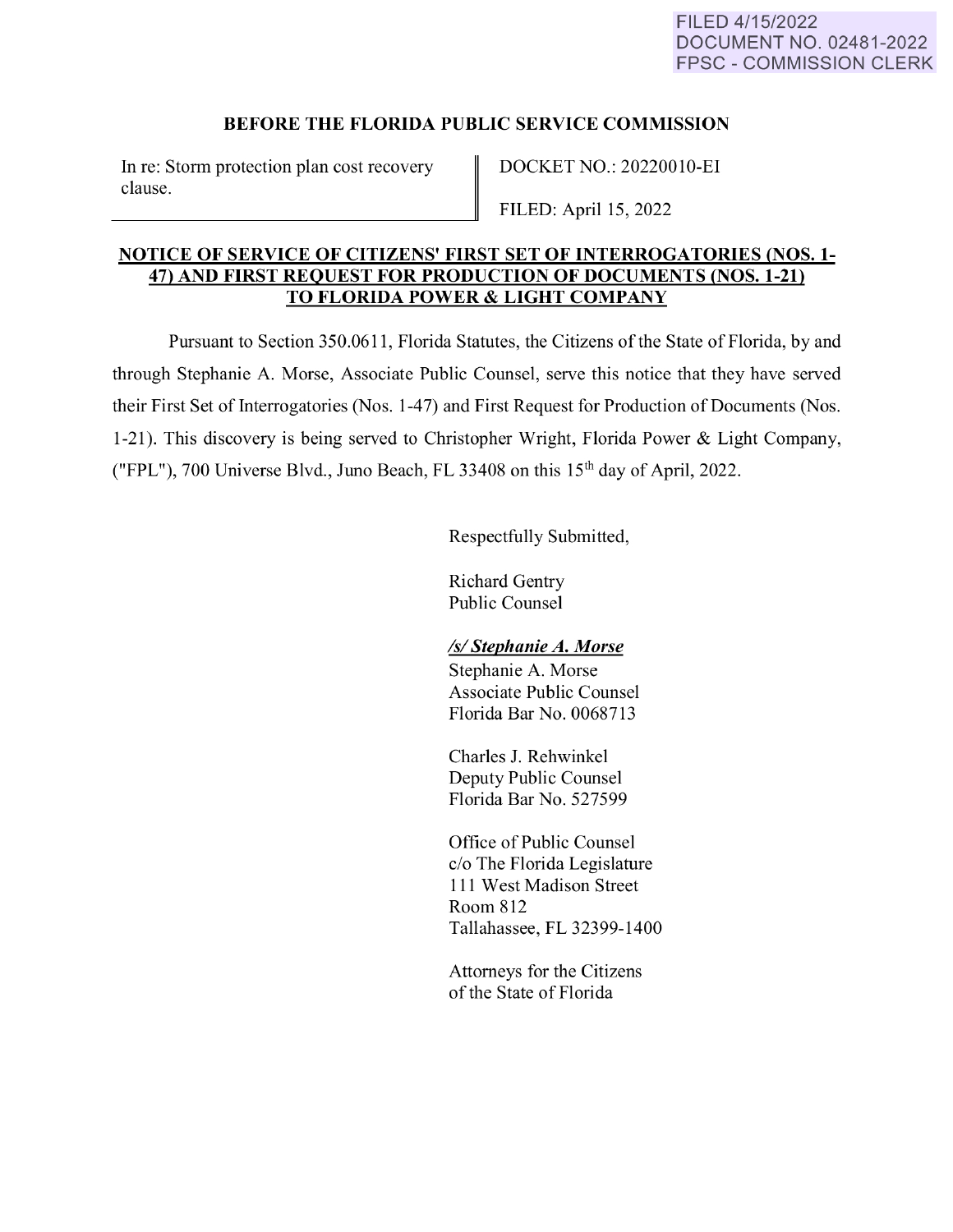#### **CERTIFICATE OF SERVICE DOCKET NO. 20220010-EI**

**I HEREBY CERTIFY** that a true and correct copy of the foregoing has been furnished by electronic mail on this  $15<sup>th</sup>$  day of April 2022, to the following:

Bianca Lherisson/Shaw Stiller **Office of General Counsel** Florida Public Service Commission 2540 Shumard Oak Blvd. Tallahassee, FL 32399-0850 blheriss@psc.state.fl.us sstiller@psc.state.fl.us

Dianne M. Triplett **Duke Energy**  299 First Avenue North St. Petersburg FL 33701 Dianne.triplett@duke-energy.com

Jon C. Moyle, Jr. **Florida Industrial Power Users Group**

118 North Gadsden Street Tallahassee FL 32301 jmoyle@moylelaw.com mqualls@moylelaw.com

Christopher T. Wright **Florida Power & Light Company**  700 Universe Boulevard Juno Beach FL 33408-0420 Christopher.Wright@fpl.com

James W. Brew/Laura Wynn Baker **PCS Phosphate** 1025 Thomas Jefferson St., NW, Eighth Floor, West Tower Washington DC 20007 jbrew@smxblaw.com lwb@smxblaw.com

J. Wahlen/M. Means **Ausley Law Firm**  P.O. Box 391 Tallahassee FL 32302 jwahlen@ausley.com mmeans@ausley.com

Matthew R. Bernier/Robert L. Pickels/Stephanie A. Cuello **Duke Energy**  106 E. College Avenue, Suite 800 Tallahassee FL 32301 FLRegulatoryLegal@duke-energy.com matthew.bernier@duke-energy.com robert.pickels@duke-energy.com stephanie.cuello@duke-energy.com

Kenneth A. Hoffman **Florida Power & Light Company**  134 West Jefferson Street Tallahassee FL 32301-1713 ken.hoffman@fpl.com

Corey Allain **Nucor Steel Florida, Inc.** 22 Nucor Drive Frostproof FL 33843 corey.allain@nucor.com

Peter J. Mattheis/Michael K. Lavanga/Joseph R. Briscar **Stone Law Firm** 1025 Thomas Jefferson St., NW, Ste. 800 West Washington DC 20007 jrb@smxblaw.com mkl@smxblaw.com pjm@smxblaw.com